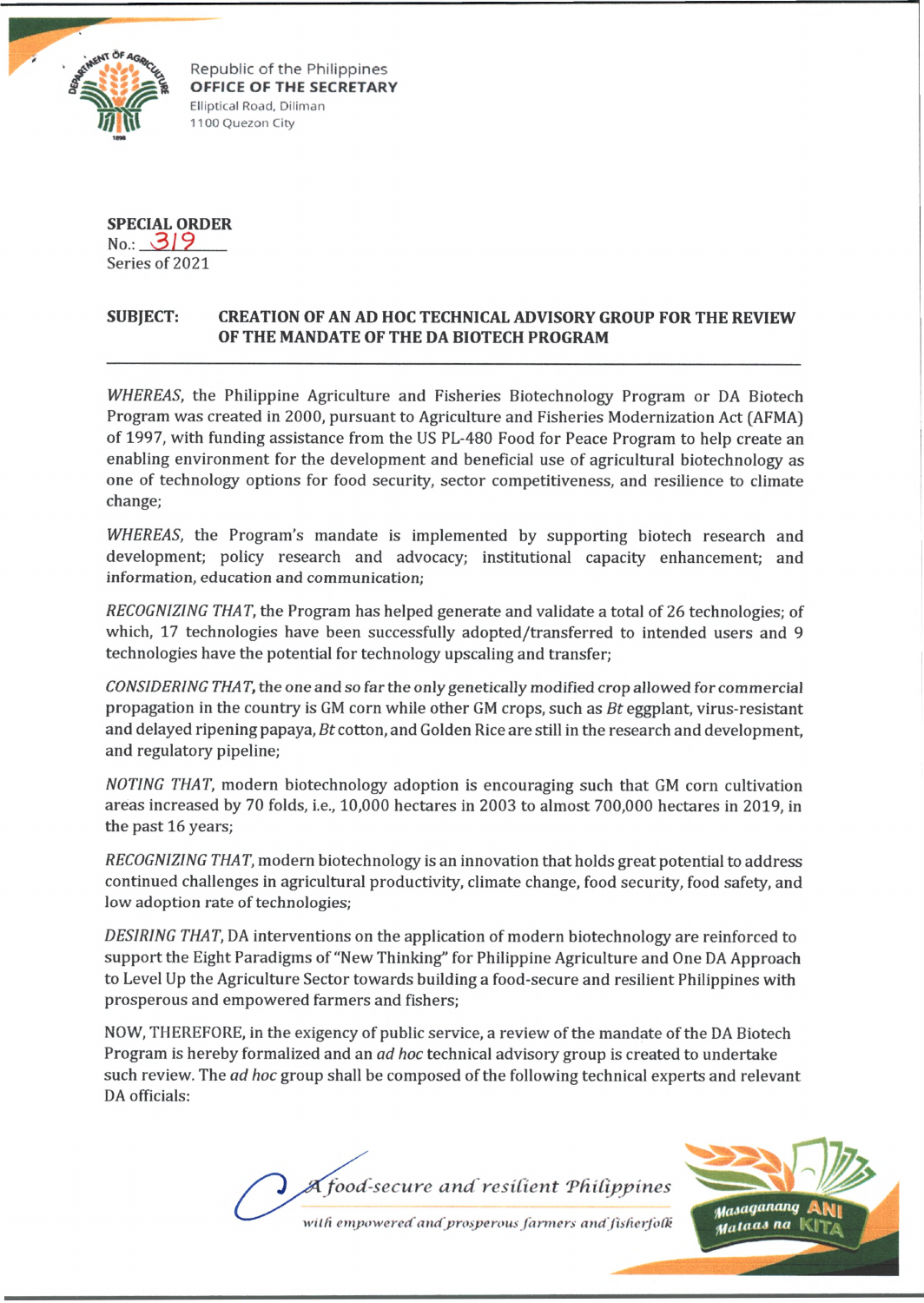#### Chair: **Saturnina C. Halos, PhD**

Affiliation: Biotechnology Coalition of the Philippines Field of expertise: Plant Breeding and Genetics, research and regulatory policies

Members from DA Biotech Program Technical Committees:

### **1. Abraham J. Manalo, PhD**

Affiliation: UP Diliman National College of Public Administration and Governance Field of expertise: Public Policy and Policy Research

# **2. Ma. Carmen Ablan-Lagman, PhD**

Affiliation: De la Salle University Field of expertise: Aquaculture and Fish Breeding, Population Genetics, Genomics

### **3. Jaine C. Reyes, PhD**

Affiliation: UPLB College of Public Affairs and Development Field of expertise: Public Policy, R&D Management, Technology Assessment and Commercialization, Knowledge Management

#### **4. Minda C. Manantan, PhD**

Affiliation: National Meat Inspection Service (technical and policy consultant] Field of expertise: Regulatory policy, institutional development, public policy

Relevant DA officials as invited members:

#### **5. Ms. Alicia G. Ilaga**

Director-Coordinator, DA Climate Resilient Agriculture Office Former Director, DA Biotech Program Office

# **6. Fr. Emmanuel N. Alparce**

Chair, Technical Committee on Information, Education, and Communication DA Biotech Program Office

### **7. Vivencio R. Mamaril, PhD**

Director, Bureau of Agricultural Research Former Director, DA Biotech Program Office

# **8. Mr. Jonar 1. Yago**

Assistant Director, Research and Development and Pest Management Bureau of Plant Industry

The Terms of Reference of members of the technical committee are as follows:

- 1. Rapidly scan the current state of agricultural biotechnology in the Philippines, e.g., research and development, ag-biotech industry, among others, and identify prospects and gaps
- 2. Rapidly scan the global state and developments of agricultural biotechnology and its relevant sectors and industries, and identify prospects for the Philippines and gaps



with empowered and prosperous farmers and fisherfolk